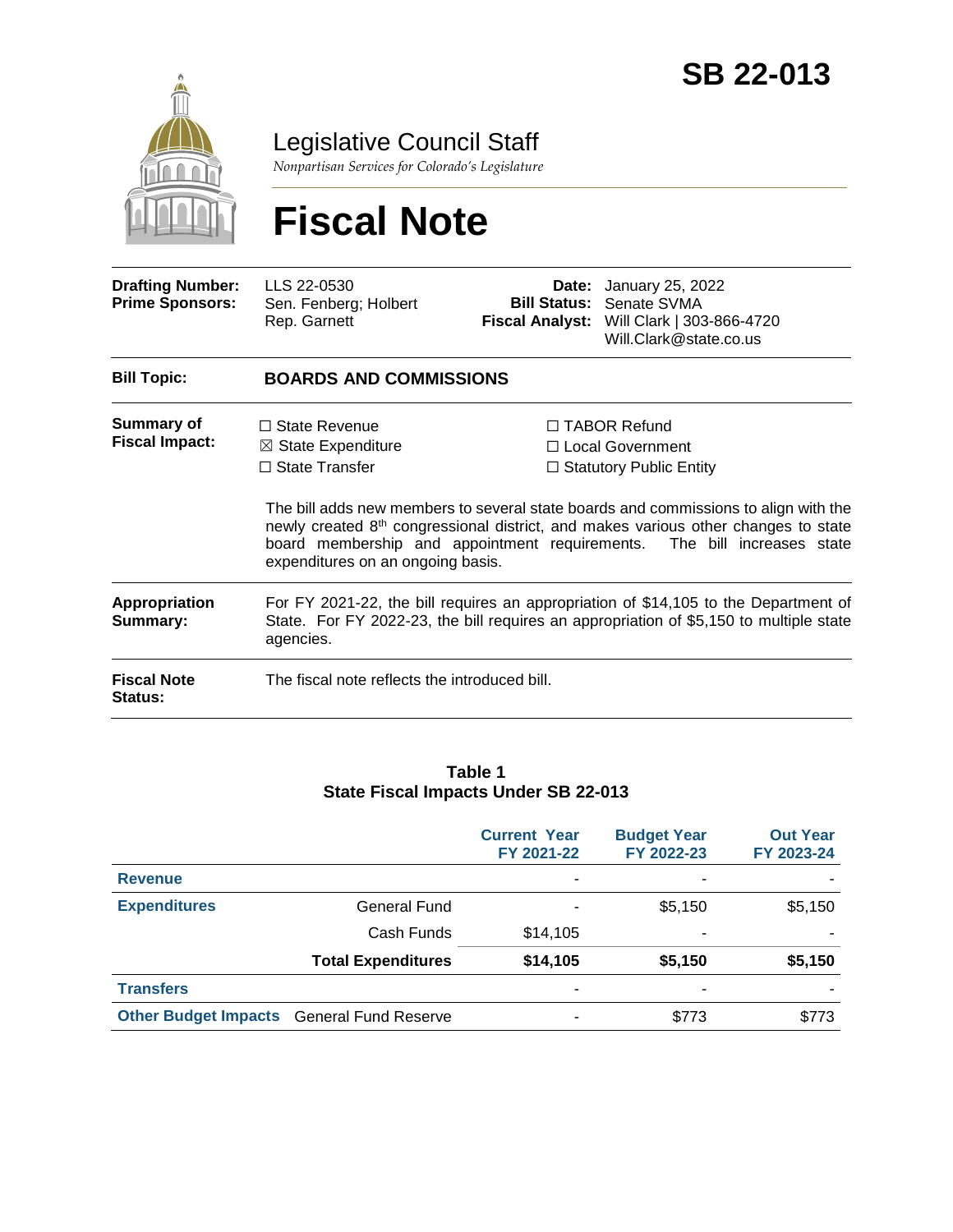Page 2

# January 25, 2022 **SB 22-013**

# **Summary of Legislation**

The bill makes changes to requirements for boards and commissions where membership is based on representation from congressional districts, as well as various other changes to procedures for membership and appointments, including when the boundaries of a district change and when boards gain or lose members due to congressional redistricting. These changes are described in more detail below.

**Changes to elected board membership.** Two new members are added to the State Board of Education in the Department of Education, including one member from the newly created eighth congressional district and one at-large member. One member of the Board of Regents of the University of Colorado that is currently elected at-large will instead be elected from the eighth congressional district which keeps the total number of members constant. These seats will be determined at the 2022 general election.

**Changes to appointed board membership.** The bill adds members to appointed boards as follows:

- two new members on the State Recreational Trails committee in the Department of Natural Resources;
- two new members on the Commission on the Aging in the Department of Human Services;
- two new members on the Colorado State Fair Authority in the Department of Agriculture;
- one new member on the State Board of Health in the Department of Public Health and Environment;
- one new member on the Office of the Utility Consumer Advocate and Utility Consumers' Board in the Department of Regulatory Agencies; and
- one new member on the State Board for Community Colleges and Occupational Education in the Department of Higher Education.

**Other changes.** The bill also makes other changes to requirements for state board and commission member terms and appointments. Most of these changes are clarifying in nature. The bill requires all boards and commissions, except where statute or constitutional provision provide otherwise, to:

- fill vacancies for the remainder of unexpired board member terms using the appointing authority that made the initial board member appointment;
- allow directors or executive directors who are ex officio members of a board to designate another person within their agency to fulfill their duties on the board;
- define "minimum majority" as the lowest number of members that is more than half of all board members;
- allow board members to participate remotely in board meetings; and,
- only count a partial term toward a member's term limit if it is greater than half the length of a standard term for the board.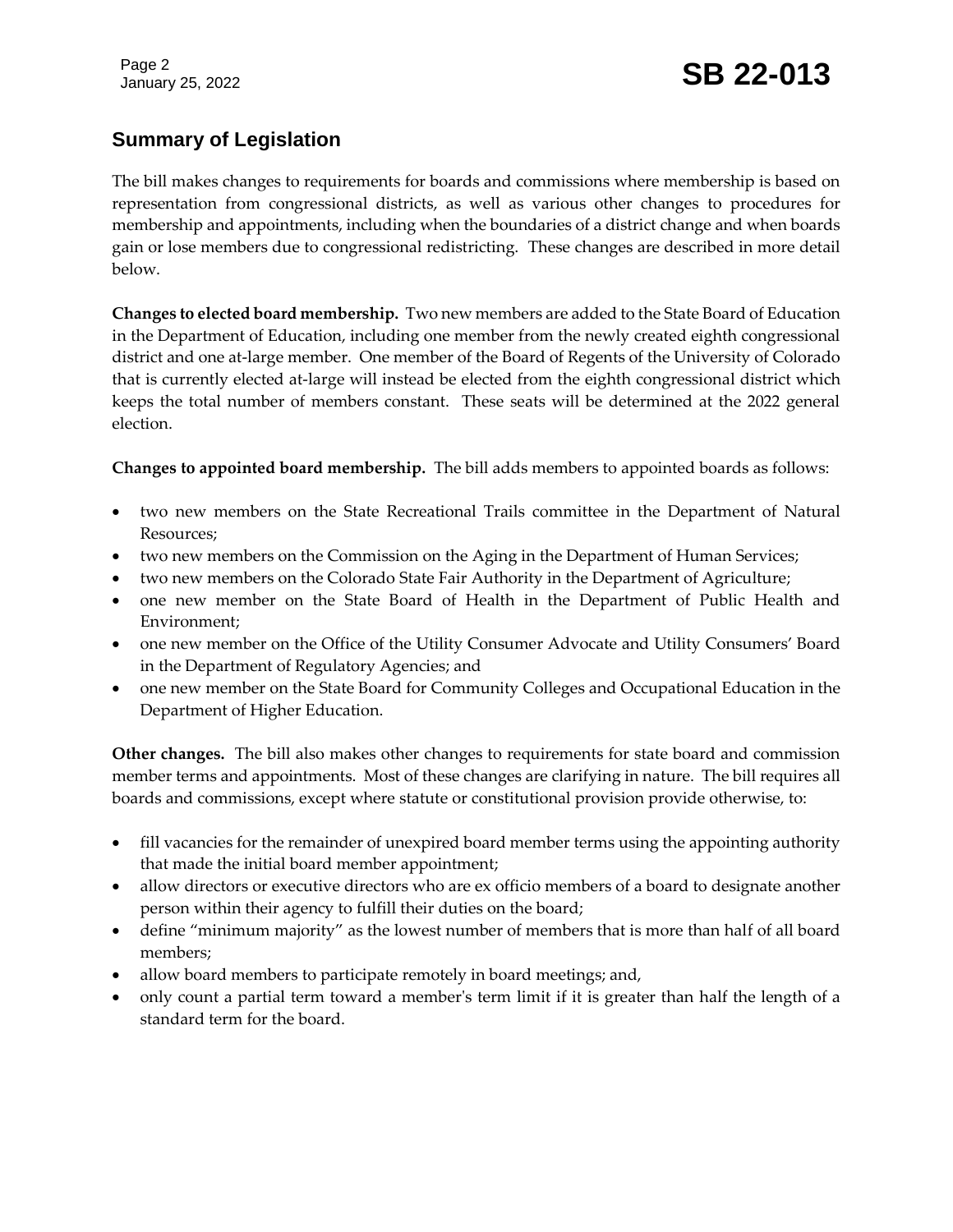Page 3

# January 25, 2022 **SB 22-013**

## **Background**

Candidates for state public office who do not seek party nomination must collect a certain number of signatures to petition onto the ballot, depending on the office being sought. Petition signatures are reviewed by the Department of State (DOS) to confirm that the persons signing are residents of Colorado and reside within the proper jurisdictional boundary. The DOS contracts with the Department of Personnel and Administration (DPA) to conduct these reviews. The review typically occurs in the fiscal year prior to the election that the candidates are seeking to run. For example, the DOS will review signatures for candidates seeking to run in the 2022 election during FY 2021-22, typically in March or April.

#### **Assumptions**

The bill requires the DOS to add two new Board of Education positions to the ballot for the November 2022 general election. This fiscal note assumes that one additional candidate will petition onto the ballot for each new position, requiring the DOS to review 2,000 additional signatures for the position representing the eighth congressional district and 4,500 signatures for the new at-large position.

#### **State Expenditures**

The bill increases state expenditures in the DOS by \$14,105 in the current FY 2021-22 from the Department of State Cash Fund. It also increases General Fund expenditures to multiple state agencies by \$5,150 per year beginning in FY 2022-23. Expenditures are shown in Table 2 and detailed below.

| <b>Cost Components</b>                             |       | FY 2021-22 | FY 2022-23 | FY 2023-24 |  |  |  |
|----------------------------------------------------|-------|------------|------------|------------|--|--|--|
| <b>Department of State</b>                         |       |            |            |            |  |  |  |
| Document Management                                |       | \$14,105   |            |            |  |  |  |
| <b>DOS Subtotal</b>                                |       | \$14,105   |            |            |  |  |  |
| <b>Department of Higher Education</b>              |       |            |            |            |  |  |  |
| Board Member Reimbursement                         |       |            | \$4,550    | \$4,550    |  |  |  |
| <b>DHE Subtotal</b>                                |       |            | \$4,550    | \$4,550    |  |  |  |
| <b>Department of Public Health and Environment</b> |       |            |            |            |  |  |  |
| Board Member Reimbursement                         |       |            | \$600      | \$600      |  |  |  |
| <b>CDPHE Subtotal</b>                              |       | ٠          | \$600      | \$600      |  |  |  |
|                                                    | Total | \$14,105   | \$5,150    | \$5,150    |  |  |  |

#### **Table 2 Expenditures Under SB 22-013**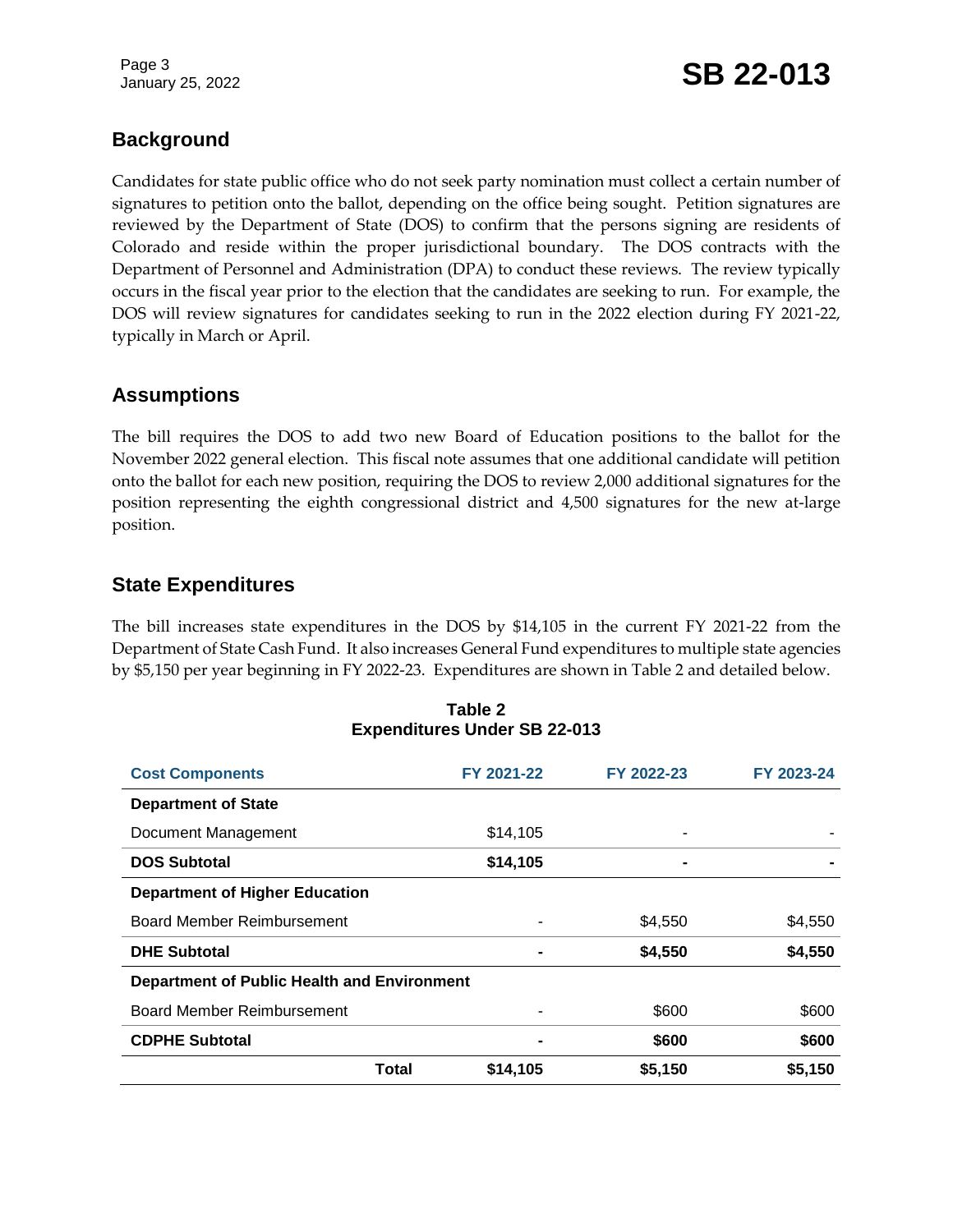Page 4

**Department of State.** The DOS will have an increase in expenditures of \$14,105 in FY 2021-22 from the Department of State Cash Fund, of which \$2,835 is reappropriated to the DPA for use in FY 2022-23. These expenditures are for the Document Solutions Group in the DPA to process additional petition signatures for two candidates in the 2022 general election. Expenditures for the eighth congressional district position will continue every two years, and expenditures for the at-large position will continue every six years after the 2022 general election. Future costs related to these positions will be requested by DOS and DPA through the annual budget process. The DOS will also have a one-time workload increase to modify election-related databases, but this work can be accomplished within existing appropriations.

**Department of Higher Education.** Starting in FY 2022-23, the Department of Higher Education will require \$4,550 annually from the General Fund to reimburse a new member of the Community College System Board for meeting-related expenses.

**Department of Public Health and Environment.** For FY 2022-23 and thereafter, the Department of Public Health and Environment will require \$600 from the General Fund for the annual stipend of a new Board of Health member.

**Other state agencies.** Costs will increase in various other state agencies to support new board members. These costs will be minimal and can be absorbed by the affected agencies. Should additional spending authority be needed in the future, it is assumed that funding will be addressed through the annual budget process. Affected agencies include the Department of Education, Department of Natural Resources, Department of Human Services, Department of Agriculture, and Department of Regulatory Agencies for the boards listed on page 1 of this fiscal note.

**Governor's Office.** The Governor's Office of Boards and Commissions, which coordinates executive branch appointments to boards and commissions and is responsible for recruiting, vetting, interviewing, and following certain appointments through the Senate confirmation process, will have increased workload to make additional appointments and incorporate the various changes under the bill into their processes. This work can be accomplished within existing appropriations.

#### **Other Budget Impacts**

**General Fund reserve.** Under current law, an amount equal to 15 percent of General Fund appropriations must be set aside in the General Fund statutory reserve beginning in FY 2022-23. Based on this fiscal note, the bill is expected to increase the amount of General Fund held in reserve by \$773 in FY 2022-23 and \$773 in FY 2023-24, which will decrease the amount of General Fund available for other purposes.

## **Effective Date**

The bill takes effect upon signature of the Governor, or upon becoming law without his signature.